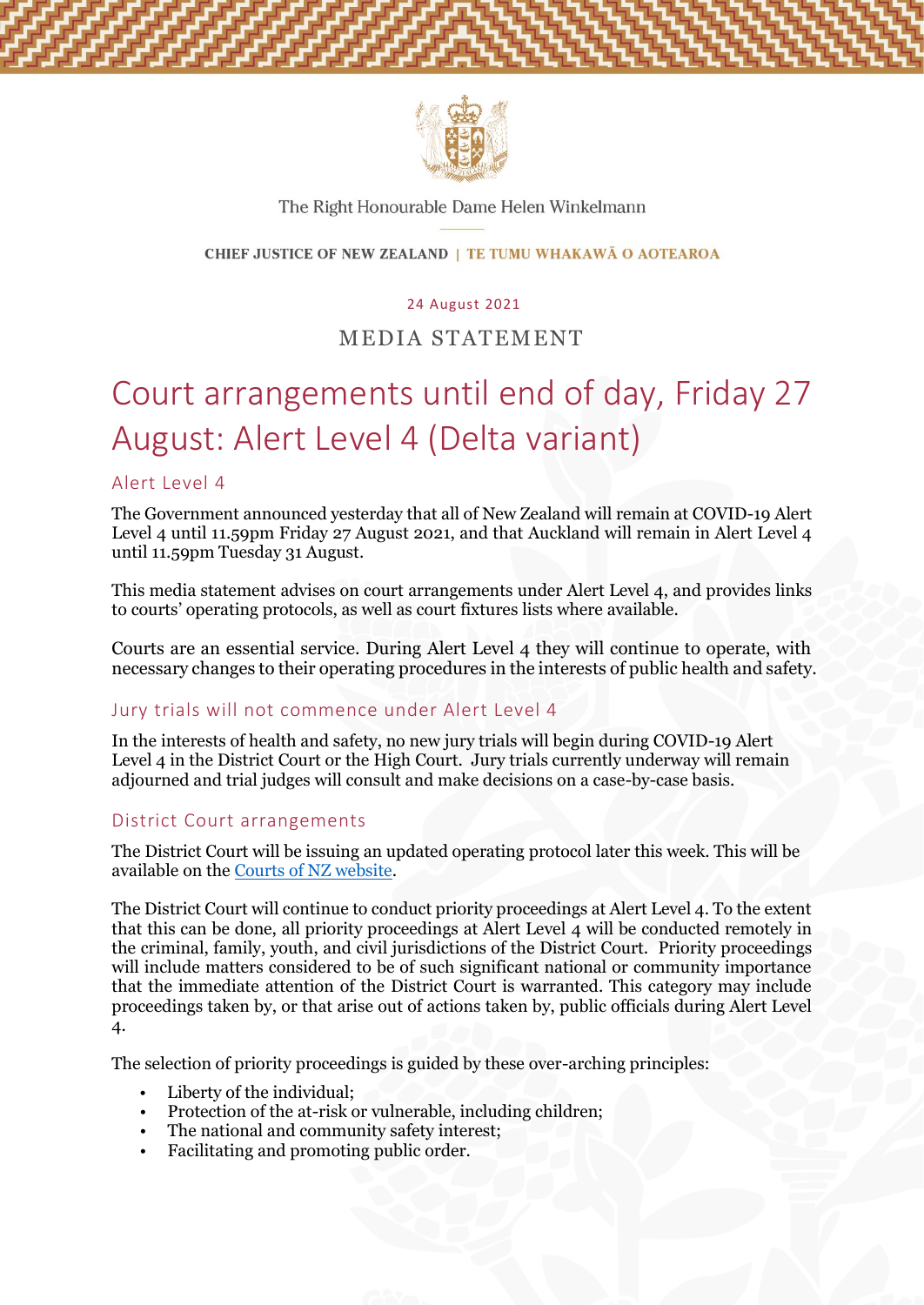#### *Limitation on access to courts*

In the interests of health and safety, access to courthouses is limited during Alert Level 4. To the extent possible, all hearings will be conducted remotely.

Counsel are expected to attend remotely, if at all practicable. The registry will facilitate remote access. Appearances in person should only happen in exceptional circumstances.

Members of the public (including a whānau support person or persons for a defendant) whose presence is not required at court will not be permitted to enter unless granted permission by the presiding judge.

Masks are to be worn at all times within the courthouse, unless permission is given by a judge.

Public counters are closed at Alert Level 4, and all documents can be filed by email to the Registrar. Contact 0800 COURTS (0800 269 787) or the registry for further information.

#### High Court arrangements

At Alert Level 4, High Court business will be conducted to the extent possible by remote participation.

The High Court's [operating protocol](https://www.courtsofnz.govt.nz/publications/announcements/covid-19/court-protocols/high-court/) for Alert Level 3 and 4 is available on the Courts of New Zealand website.

All documents for the High Court can be filed electronically.

#### Arrangements for all other courts

The Court of Appeal will continue to hear appeals remotely. Priority will be given to urgent hearings, and other hearings will proceed subject to operational capability. Registry will be in contact with counsel or parties.

All other courts are proceeding in accordance with their Alert Level 4 protocols (see appendix). The appendix also provides links to each court's regularly updated court lists.

#### Media attendance at court

In the interests of health and safety, media are asked not to attend court in person and instead to attend by remote viewing. [See the Courts of New Zealand website](https://www.courtsofnz.govt.nz/assets/A23Media-information-guide-for-publication.pdf) for information on how to arrange this. If remote viewing is not available, please contact the registry concerned.

#### Next statement

The Chief Justice will issue a further statement following the Government's next review of alert levels.

**Contact**: Liz Kennedy, Senior Judicial Communications Advisor

[liz.kennedy@courts.govt.nz](mailto:liz.kennedy@courts.govt.nz) | 027 369 6701